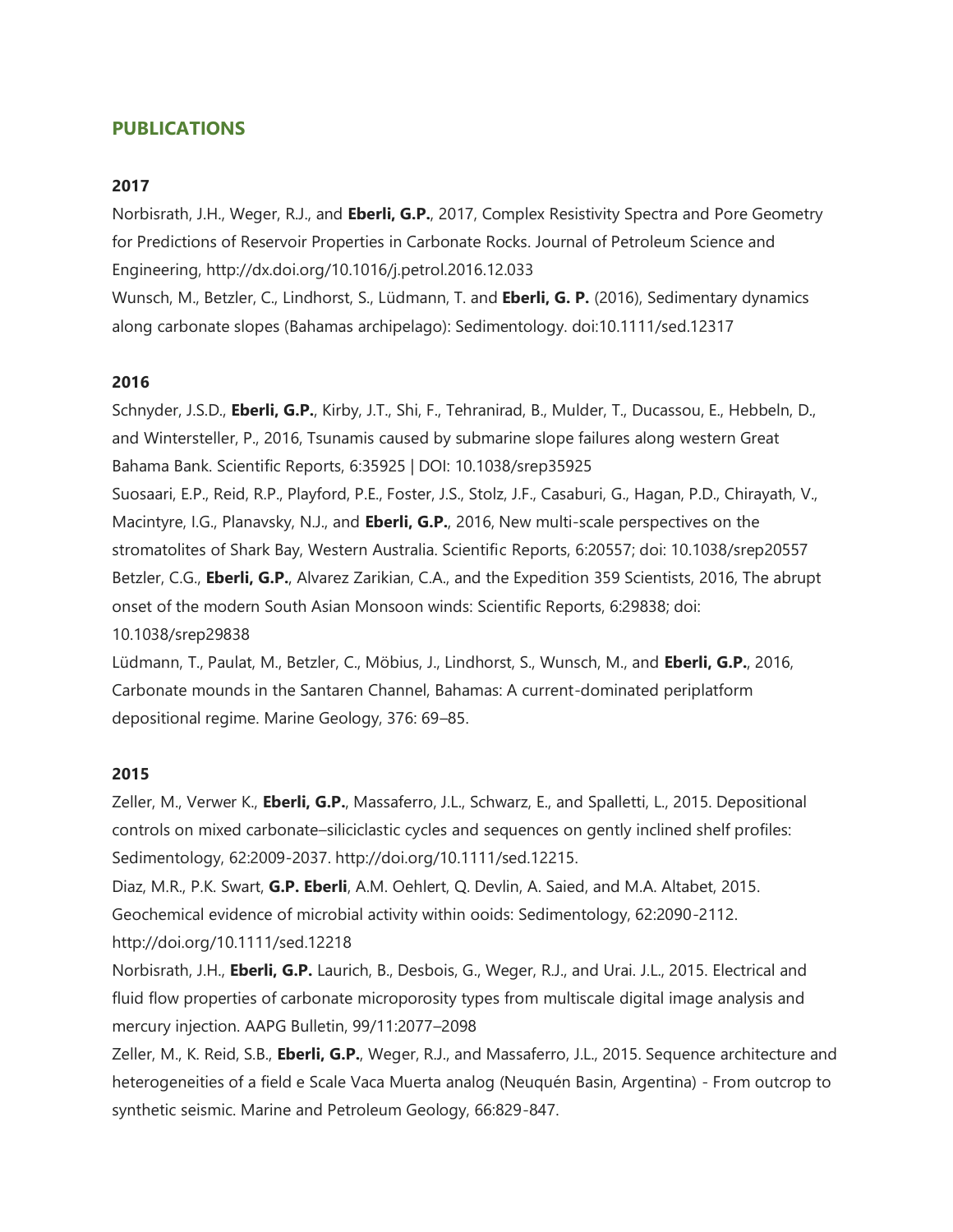Mulder, T, Ducassou, E., Gillet, H., Hanquiez, V., Principaud, M., Chabaud, L., **Eberli, G.P.**, Kindler, P., Billeaud, I., Gonthier, E., Fournier, F., Leonifde, P., and Borgomano, J., 2015, First discovery of channellevee complexes in a modern deep-water carbonate slope environment. Journal of Sedimentary Research, 84:1139-1146.

Jackson, K.J., **Eberli, G. P**., Amelung, F., McFadden, M.A., Moore, A.L., Rankey, E.C.,and Jayasena, H.A.H., 2014, Holocene Indian Ocean tsunami history in Sri Lanka. Geology. 42:859-862, doi: 10.1130/G35796.1

Betzler, C., Lindhorst, S., **Eberli, G. P**., Lüdmann, T., Möbius, J., Ludwig, J., Schutter, I., Wunsch, M., Reijmer, J.J.G. and Hübscher. C., 2014, The periplatform drift: The combined result of contour current and off-bank transport along carbonate platforms. Geology, 42:871–874; doi: 10.1130/G35900.1, Hebbeln, D., Wienberg, C., Wintersteller, P., Freiwald, A., Becker, M., Beuck, L., Dullo, C., **Eberli, G. P.**, Glogowski, S., Matos, L., Forster, N., Reyes-Bonilla, H., and Taviani, M.: Environmental forcing of the Campeche cold-water coral province, southern Gulf of Mexico, Biogeosciences, 11:1799-1815, doi:10.5194/bg-11-1799-2014,

Diaz, M.R., J.D. Van Nordstrand, **G. P. Eberli**, A.M. Piggot, J. Zhou and J. S. Klaus, 2014. Functional gene diversity of oolitic sands from Great Bahama Bank. Geobiology, 12(3):231-49

Swart, P.K., Oehlert, A.M., Mackenzie, G.J., **Eberli, G.P**., and Reijmer, J.J.G., 2014, The fertilization of the Bahamas by Saharan dust: A trigger for carbonate precipitation? Geology, 42:671-674, doi:10.1130/G35744.1

Afsar F., Duda, J.-P., Zeller, M., Verwer, K., Westphahl, H., and **Eberli, G.P**., 2014, First report of sponge rhaxes in the Picún Leufú Formation, (Tithonian-Berriasian) Neuquén Basin, Argentina. In: Wiese, F., Reich, M. and Arp, G. (eds.): "Spongy, slimy, cosy, and more…" Commemorative volume in celebration of the 60th birthday of Joachim Reitner. Göttingen contributions to Geosciences, 77:49-56.

#### **2013**

**Eberli, G.P.**, The uncertainties involved in extracting amplitude and frequency of orbitally driven sealevel fluctuations from shallow-water carbonate cycles. Sedimentology, 60:64-84.

Maurer, F., van Buchem, F.S.P., **Eberli, G.P.**, Pierson, B.J., Raven, M.J., Larsen, P.H., Al Husseini, M.I. , Late Aptian long-lived glacio-eustatic lowstand recorded on the ArabianPlate. Terra Nova, v. 25, p. 87–94

Diaz, M.R., Piggot, A.M., **Eberli, G.P**., Klaus, J.S., Eberli, G.P., Bacterial community of oolitic carbonate sediments of the Bahamas Archipelago. Marine Ecology Progress Series, 485:9-24.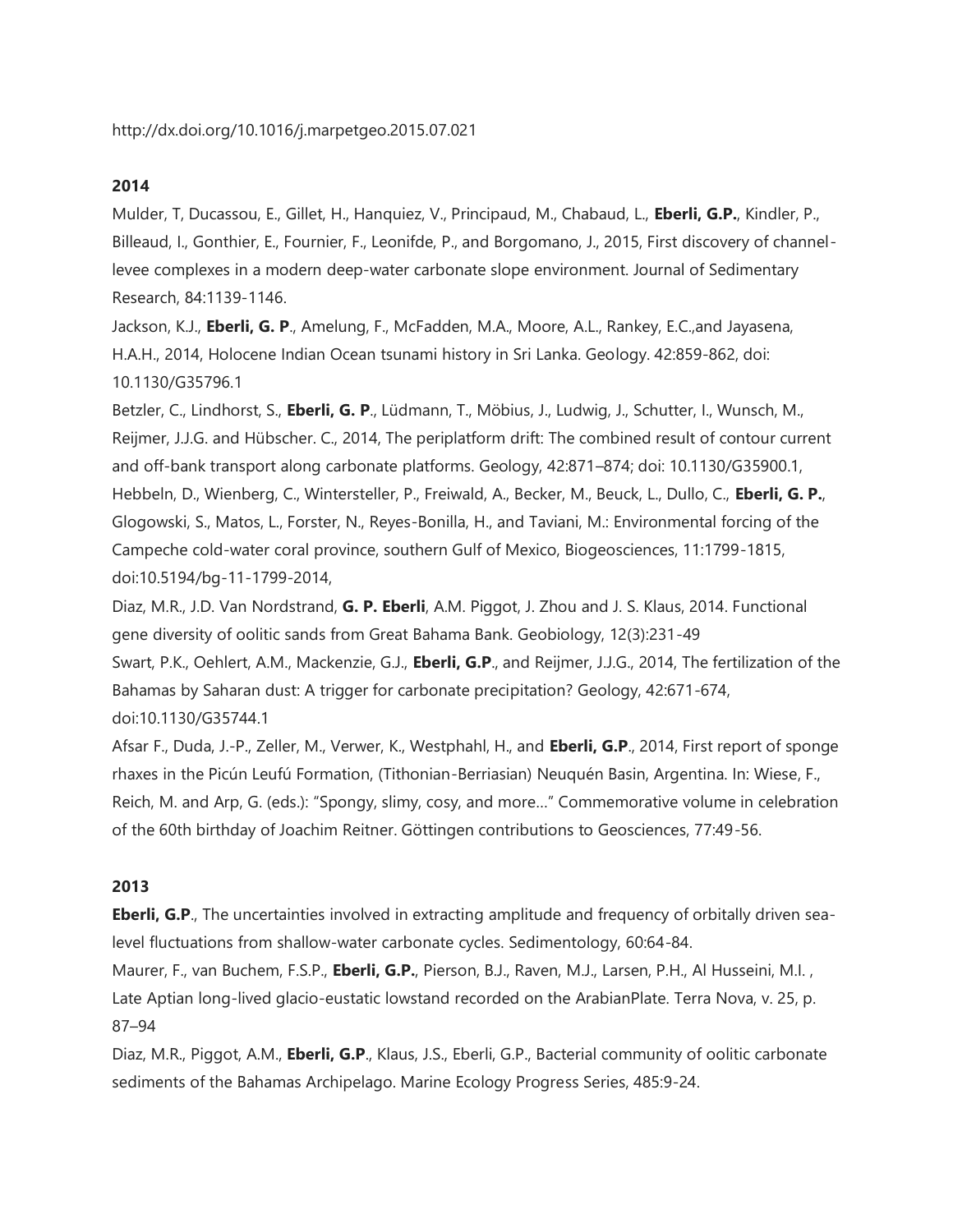Grasmueck, M., Coll Quintà, M., Pomar, K. and **Eberli G.P.**, Diffraction Imaging of sub-vertical Fractures and Karst with Full-resolution 3D GPR. Geophysical Prospecting. P1-12, doi:10.1111/1365- 2478.12004

Afsar F., Duda, J.-P., Zeller, M., Verwer, K., Westphahl, H., and **Eberli, G.P.**, 2013, First report of sponge rhaxes in the Picún Leufú Formation, (Tithonian-Berriasian) Neuquén Basin, Argentina. Göttingen cotributions to Geosciences, v. 77, P. 49-56.

# **2012**

Correa, T.B.S., **Eberli, G.P.**, Grasmueck, M., Reed, J.K., and Correa, A.M.S., Genesis and morphology of cold-water coral ridges in a unidirectional current regime. Marine Geology, Volumes 326–328, p. 14- 27

Correa, T.B.S., Grasmueck, M., **Eberli, G.P**., Reed, J., Verwer, K., and S. Purkis, Variability of cold-water coral mounds in a high sediment input and tidal current regime, Straits of Florida. Sedimentology, v. 59, p. 1278-1304, doi: 10.1111/j.1365-3091.2011.01306.x

Mulder, T, Ducassou, E., **Eberli, G.P**., Hanquiez, V., Gonthier, Kindler, P., Fournier, F., Leonifde, P., Billeaud, I., Marsset, B., E., Reijmer, J.J.G., Bondu, C., Joussiaume, R., Pakiades, M., 2012, Morphology and sedimentary processes along a carbonate slope. Example of the Great Bahama Bank. Geology, v. 40, p. 603-606, doi:10.1130/G32972.1

Mulder, T, Ducassou, E., Gillet, H., Hanquiez, V., Tournadour, E., Combes, J., **Eberli, G.P.**, Kindler, P., Gonthier, E., Conesa, G., Robin, C., Reijmer, J.J.C., Sianipar, R., Reijmer, J.J.G., François, A., 2012, Canyon morphology on a modern carbonate slope of the Bahamas: evidence of a regional tectonic tilting, Geology v. 40, p. 771-774, doi:10.1130/G33327

# **2011**

Verwer, K, **Eberli, G.P**., and Weger, R.J., 2011, Effect of pore structure on electrical resistivity in carbonates. AAPG Bulletin, v. 95, p. 175-190.

Janson, X., **Eberli, G.P**., Lomando, A., Bonnaffe, F., 2011, Seismic characterization of large-scale platform-margin collapse along the Zhujiang carbonate platform (Miocene) of the South China Sea, based on Miocene outcrop analogs from Mut Basin, Turkey. in Morgan, William A., George, Annette D., Harris, Paul M. (Mitch), Kupecz, Julie A., and Sarg, J.F. (Rick), eds., Cenozoic Carbonate Systems of Australasia: Society for Sedimentary Geology, Special Publication 95, p. 79-89.

# **2010**

**Eberli, G.P**., Anselmetti, F.S., Isern, A.R., and Delius, H., 2010, Timing of sea-level changes and currents along Miocene platforms on the Marion Plateau. in Morgan, William A., George, Annette D.,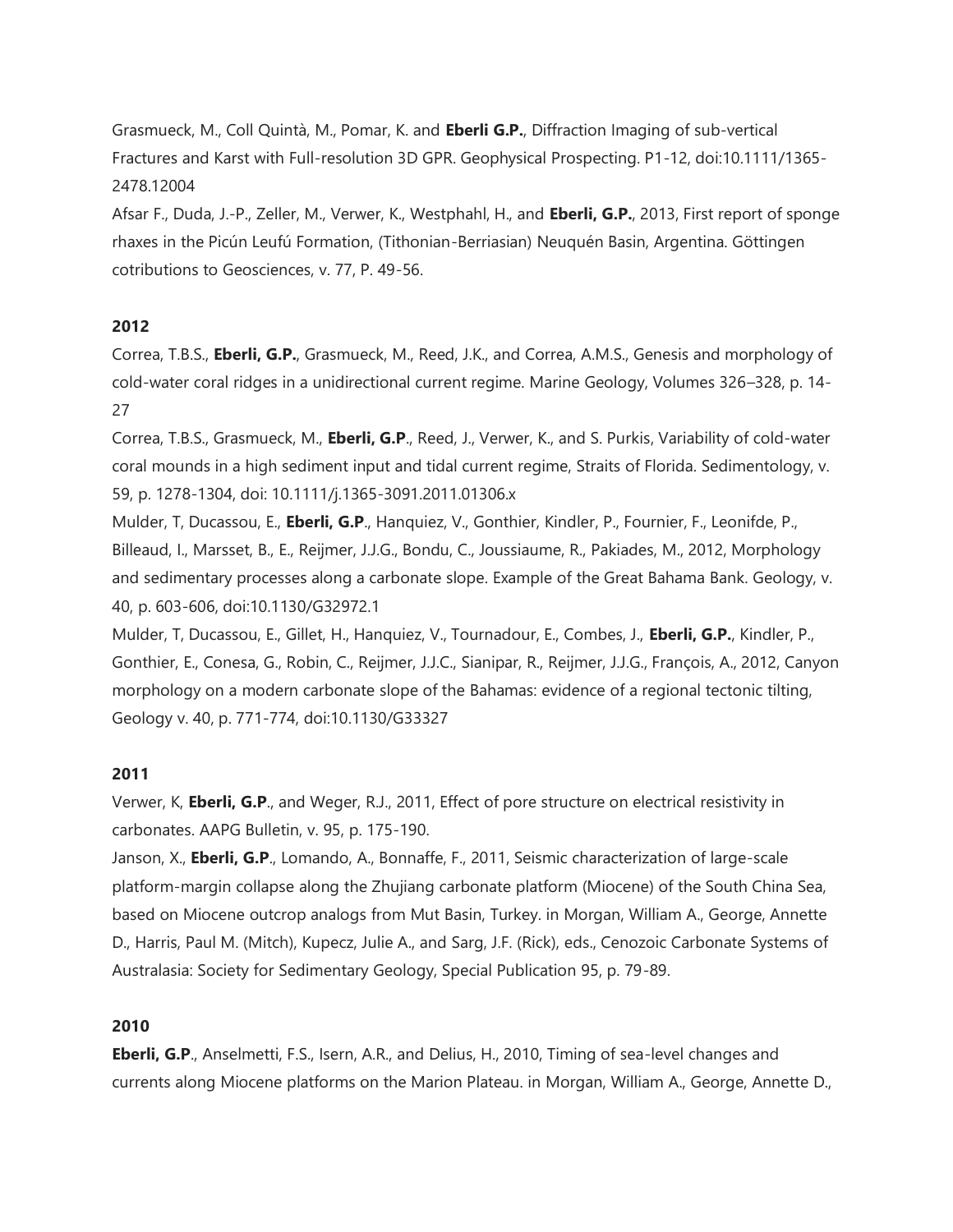Harris, Paul M. (Mitch), Kupecz, Julie A., and Sarg, J.F. (Rick), eds., Cenozoic Carbonate Systems of Australasia: Society for Sedimentary Geology, Special Publication 95, p. 219-242. Verwer, K., **Eberli, G.P.**, Baechle, G. T., and Weger R. J, 2010. Effect of carbonate pore structure on dynamic shear moduli. 2010, Geophysics, v. 75/1, P. E1–E8. doi:10.1190/1.3280225 Fabricius, I.L., Baechle, G. T., **Eberli, G. P.**, 2010, Elastic moduli of dry and water-saturated carbonates

- effect of depositional texture porosity and permeability. Geophysics, vol. 75/ 3, p. N65–N78, doi: 10.1190/1.3374690

Janson, X., van Buchem, F.S.P., Dromart, G., Eichenseer, H. T., Dellamonica, T., Boichard R., Bonnaffe, F., and **Eberli, G**., 2010, Architecture and facies differentiation within a Middle Miocene carbonate platform, Ermenek, Mut Basin, southern Turkey. In Van Buchem, F., Gerdes, K. & Esteban, M. (eds) Mesozoic and Cenozoic Carbonate Systems of the Mediterranean and the Middle East: Stratigraphic and Diagenetic Reference Models. Geological Society, London, Special Publications 329, p. 263–288. Pierson, B.J., **Eberli, G.P.**, Al-Mehsin, K., Al-Menhali, S., Warrlich, G., Droste, H., Maurer, F., Whitworth, J., and Drysdale, D., 2010, Seismic stratigraphy and depositional history of the Upper Shu'aiba (Late Aptian) in the southern UAE and Oman. in Van Buchem, et al. (eds), Barremian –Aptian Stratigraphy and Hydrocarbon Habitat of the Eastern Arabian Plate. GeoArabia Special Publication 4, p. 411-444. Maurer, F., Al-Mehsin, K., Pierson, B.J., **Eberli, G.P**., Warrlich, G., Drysdale, D., and Droste, H., 2010, Facies characteristics and architecture of Upper Shu'aiba clinoforms in Abu Dhabi. in Van Buchem, et al. (eds), Barremian –Aptian Stratigraphy and Hydrocarbon Habitat of the Eastern Arabian Plate. GeoArabia Special Publication 4, p. 445-468.

# **2009**

Weger R. J, **Eberli, G.P.**, Baechle, G. T., Massaferro, J. L., and Sun, Y.F., 2009. Quantification of pore structure and its effect on sonic velocity and permeability in carbonates. AAPG Bulletin, v. 93/10, p. 1- 21

McNeill, D.F. and **Eberli, G.P.**, Early load-induced fracturing in a prograding carbonate margin. In: Swart, P.K., Eberli G.P., McKenzie J.A.(eds.) Perspectives in Carbonate Geology, Special Publication IAS, v. 41, p. 327-336.

Baechle, G.T., **Eberli, G.P.**, Weger, R.J., and Massaferro, J.L., 2009. Changes in dynamic shear moduli of carbonate rocks with fluid substitution. Geophysics, v. 74/3 P. E135–E147.

#### **2008**

Neal, A., Grasmueck, M., McNeill, D.F., Viggiano, D.A., and **Eberli, G.P.**, Full resolution 3D radar stratigraphy of complex oolitic sedimentary architecture: Miami Limestone, Florida, USA. Journal of Sedimentary Research, v. 78, p. 638-653. DOI: 10.2110/jsr.2008.070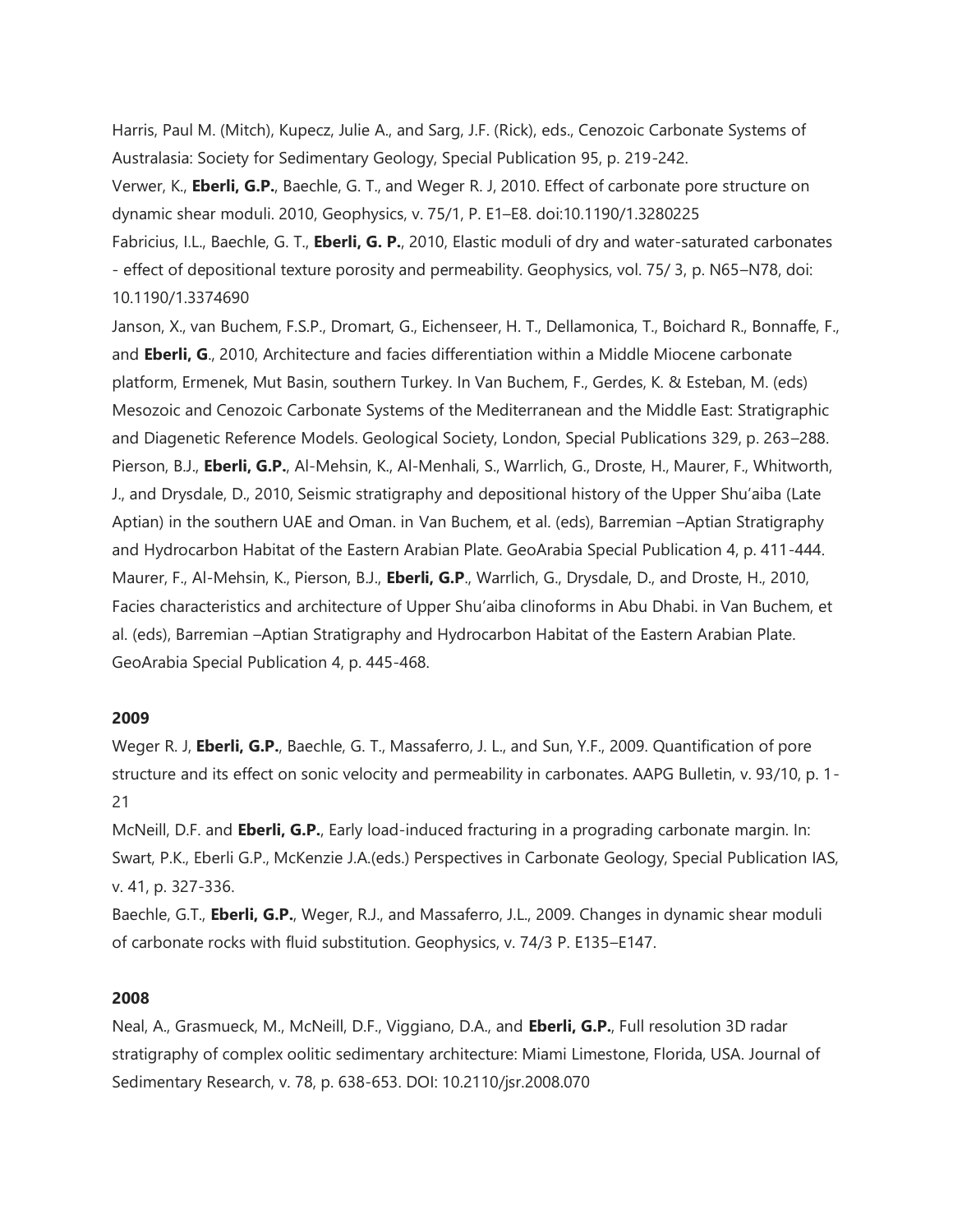Baechle, G.T., Colpaert, A., **Eberli, G.P**., Weger, R.J., Effects of microporosity on sonic velocity in carbonate rocks. Leading Edge, v. 27/8, p.1012-1018.

McNeill, D.F., and **Eberli, G.P.**, Early load-induced fracturing in a prograding carbonate margin. IAS Spec. Publication 40, p. 327-336.

# **2007**

Janson, X., **Eberli, G.P**., Bonnaffe, F., Gaumet, F., and De Casanova, V., Seismic expression of a prograding carbonate platform margin, Mut Basin, Turkey. AAPG Bulletin v. 91, p. 685-713. Katz, D.A., Buoniconti, M.R., Monatenez, I.P., Swart, P.K., **Eberli, G.P**, and Smith L. B., Timing and Local Perturbations of Lower Mississippian d13Ccarb Excursions in the Madison Limestone, Montana and Wyoming. Palaeogeography, Palaeoclimatology, Palaeoecology v. 256, p. 231–253. Fabricius, I.L., Baechle, G., **Eberli, G.P**., and Weger, R., Estimating permeability of carbonate rocks from porosity and vp/vs. Geophysics, v. 72/5, p. 185-191.

### **2006**

Grasmeuck, M., **Eberli, G.P.**, Viggiano, D.A., Correa, T., Rathwell, G., and Luo J., Autonomous underwater vehicle (AUV) mapping reveals coral mound distribution, morphology, and oceanography in deep water of the Straits of Florida. Geophysical Research Letters, v. 33, L23616, doi:10.1029/2006GL027734

Katz, D.A., **Eberli, G.P,** Swart, P.K., and Smith L. B., Tectonic-Hydrothermal Brecciation Associated with Calcite Precipitation and Permeability Destruction in Mississippian Carbonate Reservoirs, Montana and Wyoming. AAPG Bulletin v. 90, p. 1803-1841.

Ehrenberg, S. N., **Eberli, G. P**., Keramati, M. and Moallemi, S. A., Porosity-permeability relationships in interlayered limestone-dolostone reservoirs. AAPG Bulletin v 90, p. 91-114.

Sun, Y.F., Kasahara, J. R., Stephen, G.T. Baechle, **G.P. Eberli**, H. Hoskins, M. Nakamura, and Y.C. Teng., Shallow seismic structure of eastern Pacific Qcean crust at ODP H2O site. In Kasahara, J., Stephen, R.A., Acton, G.D., and Frey, F.A. (Eds.), Proceedings ODP, Scientific Results 200, 1-22 (CD-ROM) http://www-odp.tamu.edu/publications/200\_SR/006/006.htm.

Ehrenberg, S. N., **Eberli, G. P.** and Baechle, G., Porosity-permeability relationships in Miocene carbonate platforms and slopes seaward of the Great Barrier Reef, Australia (ODP Leg 194, Marion Plateau). Sedimentology v. 53, p. 1289-1318.

# **2005**

Morettini, E., Thompson, A., **Eberli, G.P**., Rawnsley, K., Wenche , A., Christman, P., Cortis, T., Foster, K., Hitchings, V.H., Kolkman, W., and Konijnenburg, J.-H., Combining high-resolution sequence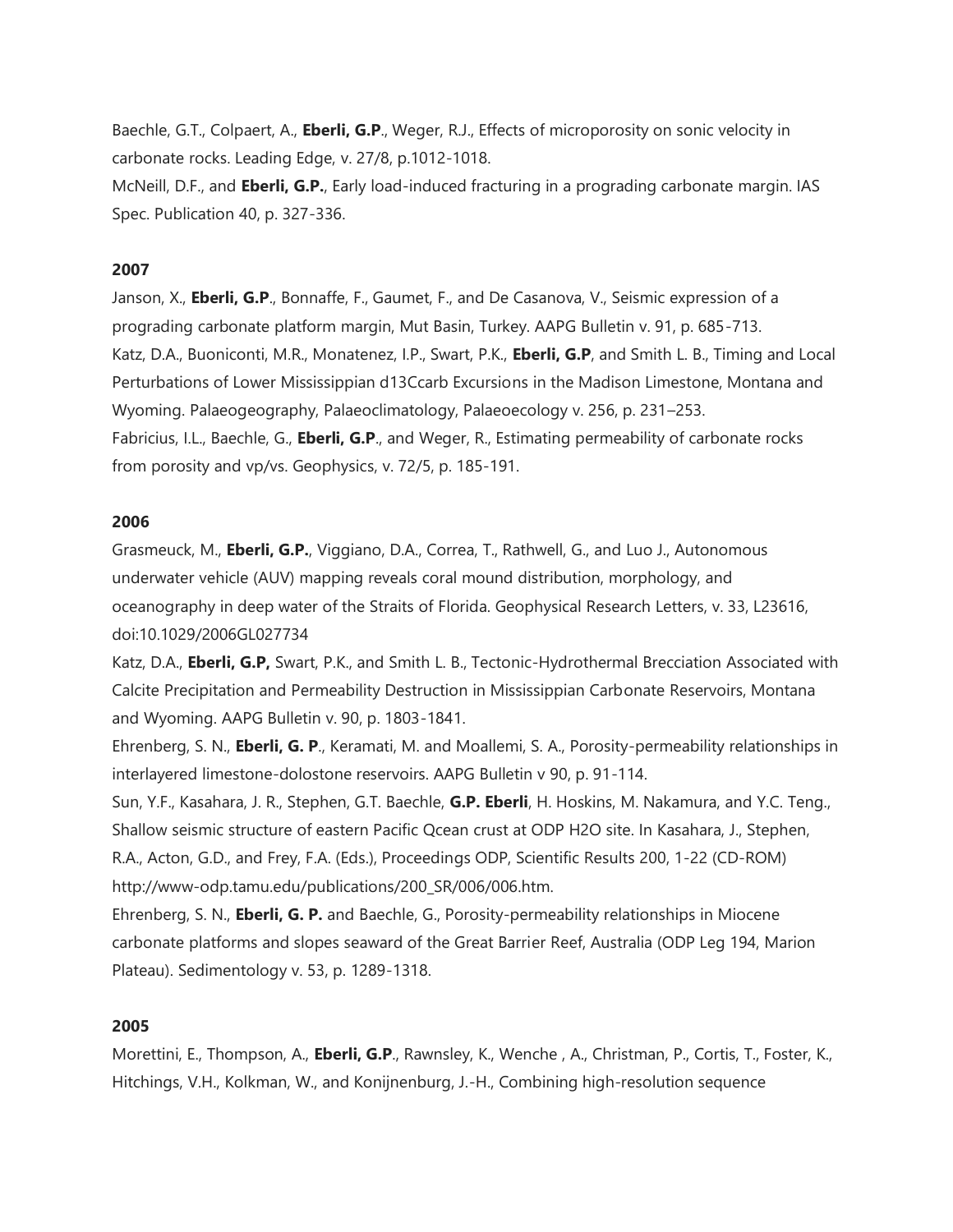stratigraphy and mechanical stratigraphy for improved reservoir characterization in the Fahud field of Oman. GeoArabia v. 10, p. 17-44.

Swart, P.K., and **Eberli, G.P.**, 2005, The nature of the 13C of periplatform sediments: Implications for stratigraphy and global carbon cycle. Sedimentary Geology, v. 175, p. 115-129.

Baechle, G.T., Weger, R. J., **Eberli, G.P.**, Massaferro, J.L., and Sun, Y.F., Changes of shear moduli in carbonate rocks: Implications for Gassmann applicability, The Leading Edge, vol. 24/5, p. 507-510

# **2004**

**Eberli, G.P.**, Anselmetti, F.S., Betzler, C. Van Konijnenburg, J.-H., and Bernoulli, D., Carbonate platform to basin transition on seismic data and in outcrop – Great Bahama Bank and the Maiella platform, Italy. In Eberli, G.P., Massaferro, J.L., Sarg, J.F. (eds.) Seismic Imaging of Carbonate Reservoirs and Systems, AAPG Memoir 81, p. 207-250.

Melim, L. A., Swart, P.K., and **Eberli G.P.**, Mixing-zone diagenesis in the subsurface of Florida and the Bahamas: Implications for mixing-zone diagenetic models. Journal of Sedimentary Research, v. 74/6, p. 904-913.

Caspard, E. Rudkiewicz, J.L., **Eberli, G.P.**, Bosse, E., and Renard, M., 2004, Massive dolomitization of a Messinian reef in the Great Bahama Bank : a numerical modelling evaluation of Kohout geothermal convection. Geofluids v. 4, p. 44-60.

Grammer, G. M., Harris, P. M., and **Eberli, G. P**., 2004, Integration of Outcrop and Modern analogs in reservoir modeling: Overview with examples from the Bahamas. In: Grammer, G. M., Harris, P. M., and Eberli, G. P. (eds.), Integration of Outcrop and Modern Analogs in Reservoir Modeling. AAPG Memoir 80, p. 1-22.

Schwab, A.M., Van Buchem, F.S.P. and **Eberli, G.P**., Integration of high-resolution outcrop and subsurface data to enhance interpretation of low-resolution seismic data in the Upper Devonian (Frasnian) carbonate system in western Canada. In: Grammer, G. M., Harris, P. M., and Eberli, G. P. (eds.), Integration of Outcrop and Modern Analogs in Reservoir Modeling. AAPG Memoir 80, p. 261- 278.

Smith, L. B., **Eberli, G. P**., and Sonnenfeld, M.D., Sequence stratigraphic and paleogeographic distribution of reservoir-quality dolomite, Madison Formation, Wyoming and Montana. In: Grammer, G. M., Harris, P. M., and Eberli, G. P. (eds.), Integration of Outcrop and Modern Analogs in Reservoir Modeling. AAPG Memoir 80, p. 67-92.

Westphal, H., **Eberli, G.P.**, Smith, L.B., and Grammer, G.M., Reservoir characterization of the Mississippian Madison Formation, Wind River Basin, Wyoming. AAPG Bulletin, v. 88, p. 405-432.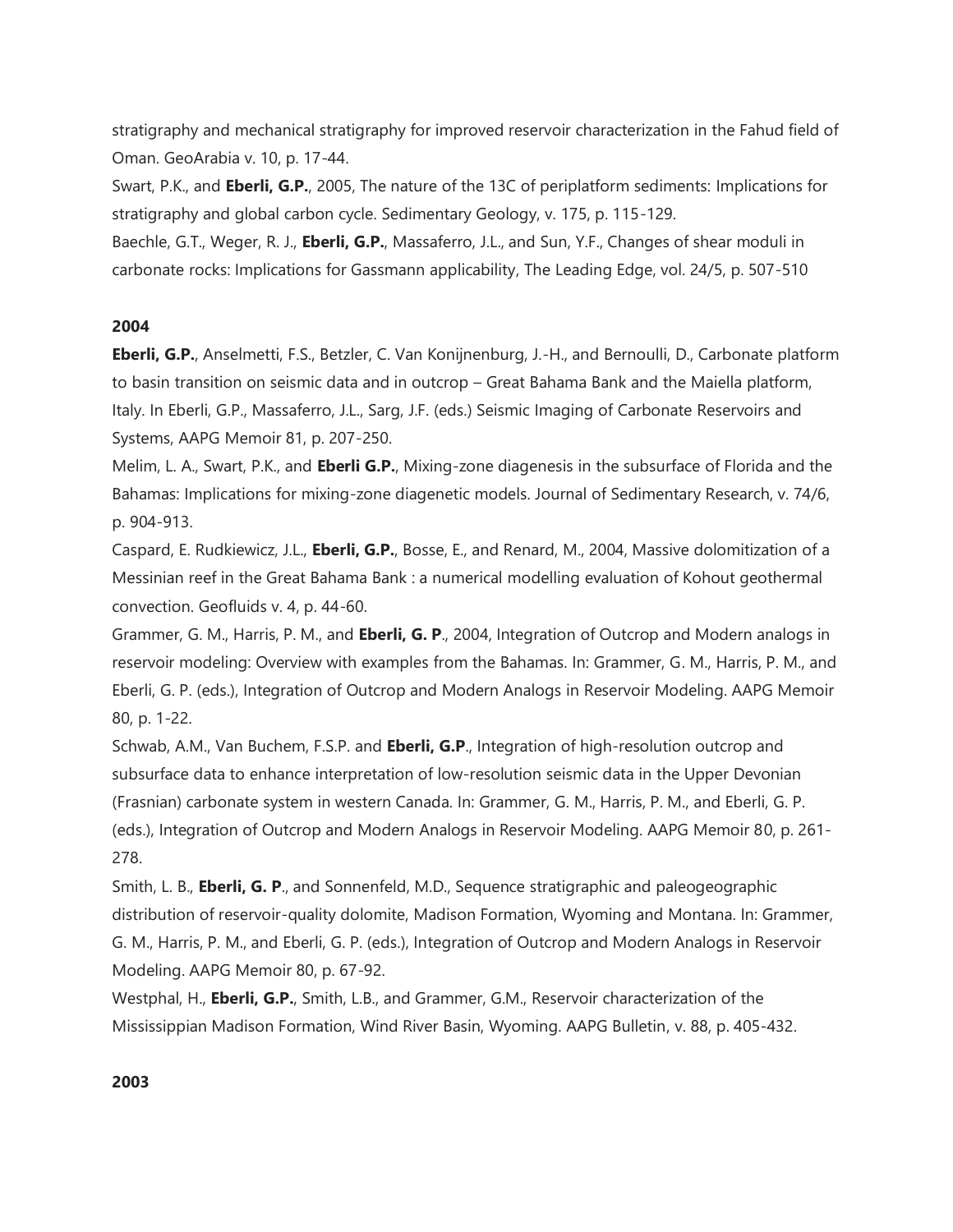**Eberli, G.P.**, Baechle, G.T., Anselmetti, F.S., and Incze M., L., 2003. Factors controlling elastic properties in carbonate sediments and rocks. Leading Edge, v. 22, p. 654-660. Smith, L. B., **Eberli, G. P.**, Masaferro, J.L., and Al-Dhahab, S., Discrimination of effective from ineffective porosity in heterogeneous Cretaceous carbonates, Al Ghubar, Oman. AAPG Bulletin, v. 87, p. 1509-1529.

#### **2002**

**Eberli, G.P.**, Anselmetti, F.S., Kroon, D., Sato, T., Wright, J.D., 2002, The chronostratigraphic significance of seismic reflections along the Bahamas Transect, Marine Geology, v. 185, p. 1-17. Sun, Y.F., Massaferro, J.L., **Eberli, G.P.**, and Teng, Y.C., 2002, Quantifying the effects of pore structure and fluid saturation on acoustic wave velocity in carbonates. In: Shang, E.C., and Gao, T.F. (eds.), Theoretical and Computational Acoustics 2001, World Scientific Publishing Co. p. 335-347. Whalen, M.T., Day, J., **Eberli, G.P.**, and Homewood, P.W., Microbial carbonates as indicators of environmental change and biotic crises in carbonate systems: examples from the Upper Devonian, Alberta basin, Canada. Palaeogeography, Palaeoclimatology, Palaeoecology v.181, p. 127-151. Masaferro, J.L., Poblet, J., Bulnes, M., **Eberli, G.P.**, Episodic folding inferred from syntectonic carbonate sedimentation: the Santaren anticline, Bahamas foreland. Sedimentary Geology, v. 146, p. 11-24. Melim, L.A., Westphal, H., Swart, P.K., Eberli, G.P., and Munnecke, 2002, A., Questioning carbonate diagenetic paradigms: evidence from the Neogene in the Bahamas. Marine Geology, v. 185, issues 1-2, p. 27-53.

Reijmer, J.G., Betzler, C., Tiedemann, R., Kroon, D., and **Eberli, G.P**., 2002, Bahamian carbonate platform development in response to sea level changes and the closure of the Isthmus of Panama. International Journal of Earth Sciences - Geologische Rundschau, v. 91, p. 482-489.

### **2001**

**Eberli, G.P.**, Anselmetti, F.S., Kenter, J.A.M., McNeill, D.F., Ginsburg R.N., Swart, P.K. and Melim, L.A., 2001, Calibration of seismic sequence stratigraphy with cores and logs. In: Ginsburg R.N. (ed.), Subsurface Geology of a Prograding Carbonate Platform Margin, Great Bahama Bank: Results of the Bahamas Drilling Project. SEPM Special Publication v. 70, p. 241-266.

Anselmetti, F. S. and **Eberli, G.P.**, Sonic velocity in carbonates - a combined product of depositional lithology and diagenetic alterations. In: Ginsburg R.N. (ed.), Subsurface Geology of a Prograding Carbonate Platform Margin, Great Bahama Bank: Results of the Bahamas Drilling Project. SEPM Special Publication v. 70, p. 193-216.

McNeill, D. F., **Eberli, G.P.,** Lidz, B.H., Swart, P.K. Kenter, J.A.M., Chronostratigaphy of prograding carbonate platform margins: A record of dynamic slope sedimentation, Western Great Bahama Bank.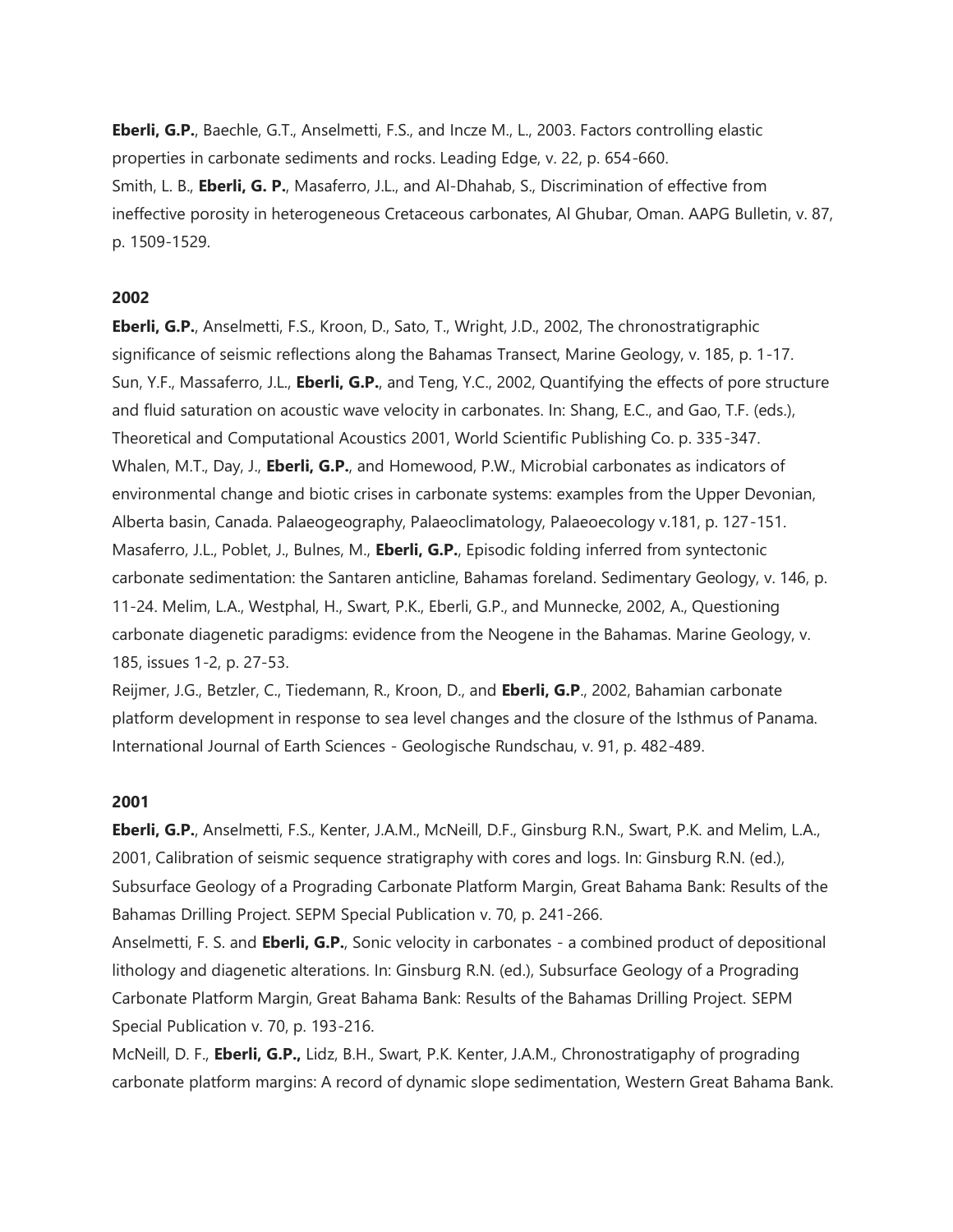In: R.N. Ginsburg (Ed.), Subsurface geology of a prograding carbonate platform margin, Great Bahama Bank. SEPM Spec. Publ. 70, pp. 101-134.

Melim, L.A., Anselmetti, F. S. and **Eberli, G.P**., The importance of pore type on permeability of Neogene carbonates, Great Bahama Bank. In: Ginsburg R.N. (ed.), Subsurface Geology of a Prograding Carbonate Platform Margin, Great Bahama Bank: Results of the Bahamas Drilling Project. SEPM Special Publication v. 70, p. 217-240.

### **2000**

**Eberli, G.P.**, The record of Neogene sea-level changes in the prograding carbonates along the Bahamas Transect – Leg 166 synthesis. In: Swart, P.K., et al., (Eds.), Proceedings of the Ocean Drilling Program, Scientific Results: 166: College Station, TX (Ocean Drilling Program), p. 167-177.

**Eberli, G.P.**, Schwab, A.M., and Grammer, G.M., Anatomy of Ismay algal mound fields - a comparison of outcrop and 3-D seismic data, Paradox Basin, U.S.A. In: Homewood, P.W. and **Eberli, G.P.** (eds.) Genetic Stratigraphy on the Exploration and Production Scales: Case Studies from the Pennsylvanian of the Paradox Basin and the Upper Devonian of Alberta. Bull. Centr Rech. Elf Explor. Prod. Memoir v. 24, p. 93-107.

Anselmetti, F. S. **Eberli, G.P.**, and Ding, Z.-D., From the Great Bahama Bank into the Straits of Florida: A margin architecture controlled by sea level fluctuations and ocean currents. Geological Society of America Bulletin, v. 112, p. 829-844.

Bernet, K.H., **Eberli, G.P.**, and Gilli, A., Turbidite frequency and composition in the distal part of the Bahamas Transect. Proceedings ODP, Scientific Results, 166: College Station, TX (Ocean Drilling Program), p. 45-60.

Whalen, M.T., **Eberli, G.P.**, Van Buchem, F. S. P., and Mountjoy, E., and Homewood, P.W., Bypass margins, basin restricted wedges, and platform-to-basin correlation, Upper Devonian, Canadian Rocky Mountains: implications for sequence stratigraphy of carbonate platforms. Journal of Sedimentary Research, v. 70, p. 913-936.

Homewood, P.W. and **Eberli, G.P.,** Genetic Stratigraphy on the Exploration and Production Scales. In: Homewood, P.W. and Eberli, G.P. (eds.) Genetic Stratigraphy on the Exploration and Production Scales: Case Studies from the Pennsylvanian of the Paradox Basin and the Upper Devonian of Alberta . Bull. Centr Rech. Elf Explor. Prod. Memoir v. 24, p. 17-26.

Grammer, G. M., **Eberli, G.P.**, Van Buchem, F. S. P., Stevenson, G. M., and Homewood, P., Application of high resolution sequence stratigraphy in developing an exploration and production strategy for a mixed carbonate/siliciclastic system (Carboniferous) Paradox Basin, U.S.A., In: Homewood, P.W. and Eberli, G.P. (eds.) Genetic Stratigraphy on the Exploration and Production Scales: Case Studies from the Pennsylvanian of the Paradox Basin and the Upper Devonian of Alberta. Bull. Centr Rech. Elf Explor. Prod. Memoir v. 24, p. 29-68.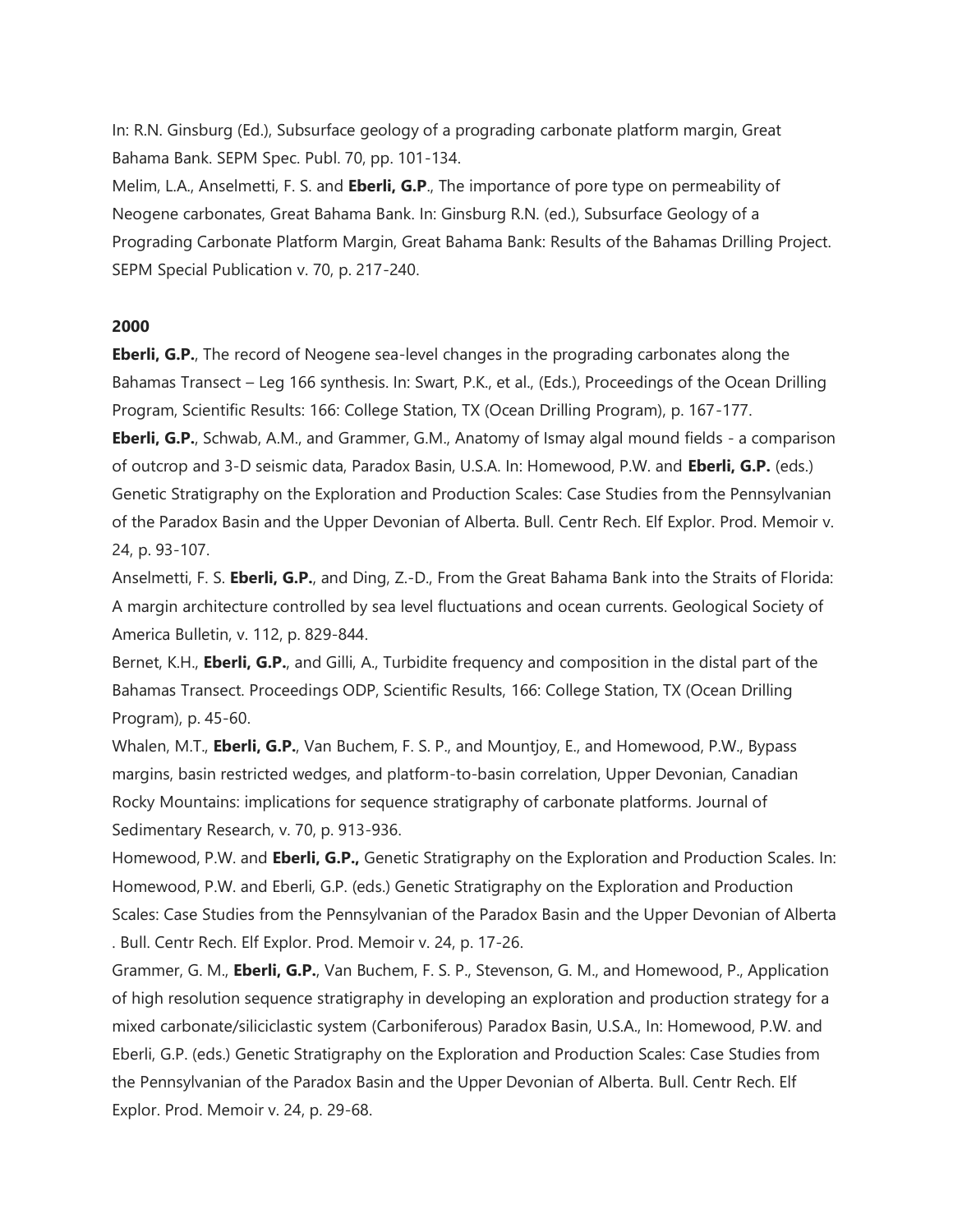Melim, L.A., **Eberli, G.P.**, Walgenwitz, F., Diagenesis of the Miette Buildup, Devonian, Canda: Fabrics and variability. In: Homewood, P.W. and Eberli, G.P. (eds.) Genetic Stratigraphy on the Exploration and Production Scales: Case Studies from the Pennsylvanian of the Paradox Basin and the Upper Devonian of Alberta. Bull. Centr Rech. Elf Explor. Prod. Memoir v. 24, p. 269-287.

Whalen, M.T., **Eberli, G.P.,** Van Buchem, F. S. P., and Mountjoy, E., Facies models and architecture of upper carbonate platforms, Rocky Mountains, Alberta, Canada. In: Homewood, P.W. and Eberli, G.P. (eds.) Genetic Stratigraphy on the Exploration and Production Scales: Case Studies from the Pennsylvanian of the Paradox Basin and the Upper Devonian of Alberta. Bull. Centr Rech. Elf Explor. Prod. Memoir v. 24, p. 139-175.

Schwab, A.M., and **Eberli, G.P.**, Synthetic seismic model of the Miette buildup margin and a comparison to subsurface seismic data of the Redwater Reef margin. In: Homewood, P.W. and Eberli, G.P. (eds.) Genetic Stratigraphy on the Exploration and Production Scales: Case Studies from the Pennsylvanian of the Paradox Basin and the Upper Devonian of Alberta. Bull. Centr Rech. Elf Explor. Prod. Memoir v. 24, p. 203-222.

### **1999**

Anselmetti, F. S., and **Eberli, G.P.**, The velocity-deviation log: a tool to predict pore type and permeability trends in carbonate drill holes from sonic and porosity or density logs. AAPG Bulletin, v. 83/3, p. 450-466.

Betzler, C., Reijmer, J.J., Bernet, K.H., **Eberli, G.P.**, and Anselmetti, F.S., Sedimentary variations in space and time along the leeward flank of Great Bahama Bank (ODP Leg 166). Sedimentology, v. 46, p. 1127-1145.

Masaferro, J.L. and **G.P. Eberli**, Jurassic-Cenozoic structural evolution of southern Great Bahama Bank, southern Bahamas, In: P. Mann (ed.) "Caribbean Basins, Sedimentary Basins of the World, 4", Elsevier, Amsterdam, p. 167-193.

Masaferro, J.L., Poblet, J., Bulnes, M., **Eberli, G.P.**, Dixon, T.H., and McClay, K., Paleogene – Neogene/present day(?) growth detachment folding in the Bahamian foreland in the Cuban fold and thrust belt. Journal of the Geological Society. v. 156, p. 617-631.

# **1998**

Anselmetti, F. S., Lüthi, S., and **Eberli, G.P.**, 1998. Quantitative characterization of carbonate porosity by digital image analyses. AAPG Bulletin, v. 82/10, p. 1815-1836.

Esker, D., **Eberli, G.P.**, and McNeill, D.F., The structural and sedimentological controls on the reoccupation of Quaternary incised valleys, southern lagoon of Belize. AAPG Bulletin, v. 82/11, p. 2075-2109.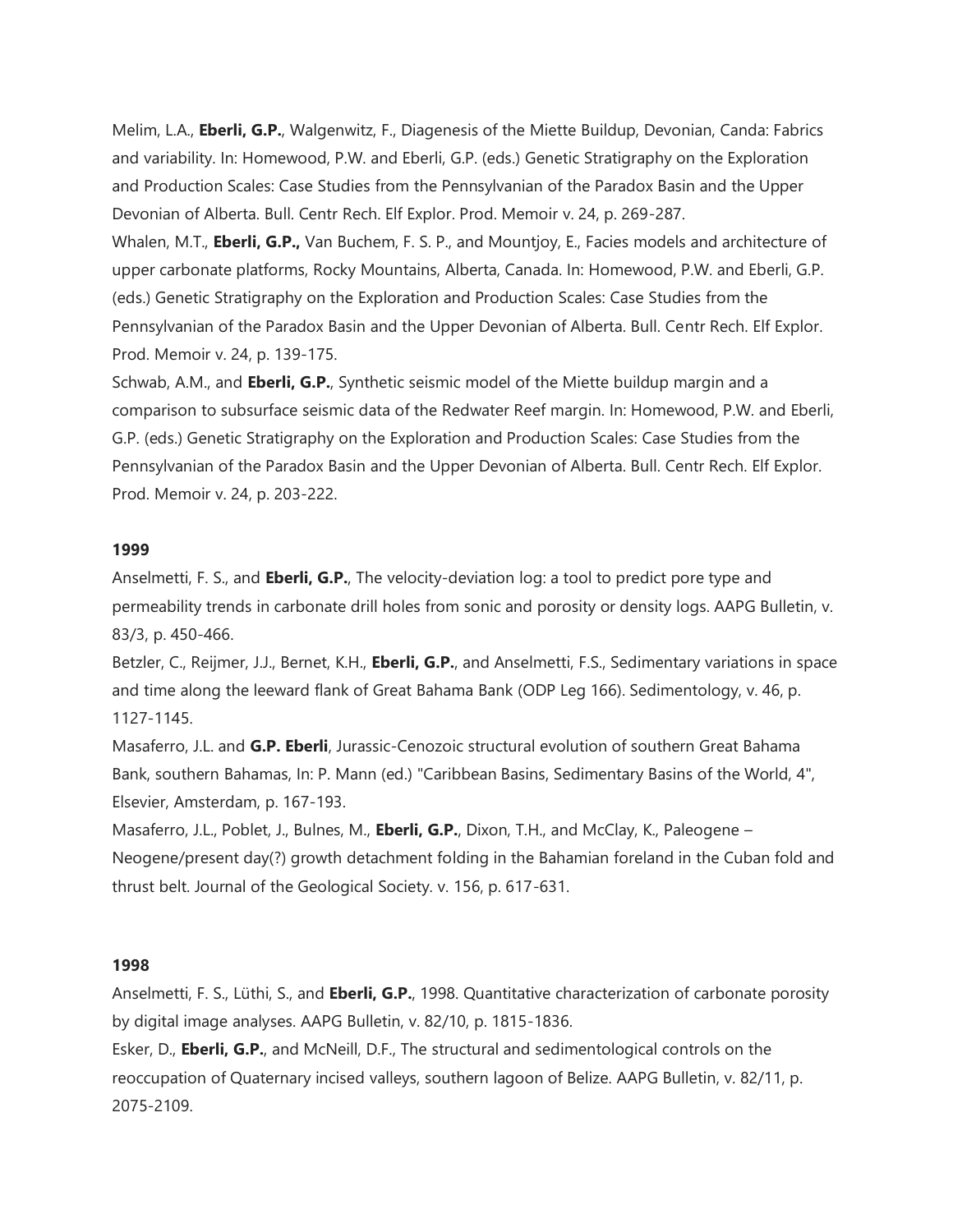Grammer, G.M., and **Eberli, G.P.**, Exploration and production scale lateral variability in phylloid algal mound and associated reservoir facies, Paradox Basin, SE Utah. In: D.M. Cox (ed.), Upper Pennsylvanian and Wolfcampian Mixed Carbonate –Siliciclastic Systems. West Texas Geological Society Publication #98-104, p. 139-151.

Vecsei, A., Sanders, D., Bernoulli, D., **Eberli, G.P.**, Pignatti, J.S., Sequence stratigraphy and evolution of the Maiella carbonate platform margin, Cretaceous to Miocene, Italy, In: The Mesozoic and Cenozoic sequence stratigraphy of European basins. SEPM Special Publication 60. P. 53 – 74.

### **1997**

Anselmetti, F. S. and **Eberli, G.P.**, 1997, Sonic velocity in carbonate sediments and rocks. In: Marfurt, F.J. and Palaz, A. (eds.) Carbonate Seismology: SEG Geophysical Developments Series 6, p. 53-74. Anselmetti, F. S., **Eberli, G.P.,** and Bernoulli, D., Seismic modeling of a carbonate platform margin (Montagna della Maiella, Italy): variations in seismic facies and implications for sequence stratigraphy. In: Marfurt, F.J. and Palaz, A. (eds.) Carbonate Seismology: SEG Geophysical Developments Series 6, p. 373-406.

**Eberli, G.P.**, Swart, P.K., Malone, M., et al., Proceedings ODP, Init. Repts., 166: College Station, TX (Ocean Drilling Program), 850 pp.

**Eberli, G.P.**, Swart, P.K., McNeill, D.F., Kenter J.A.M., Anselmetti, F. S., Melim, L.A., and Ginsburg R.N., A synopsis of the Bahamas Drilling Project: results from two deep core borings drilled on the Great Bahama Bank. In: Eberli, G.P., Swart, P.K., Malone, M., et al., Proc. ODP, Init. Repts., 166: College Station, TX (Ocean Drilling Program), p. 23-42.

Gonzalez, R., and **Eberli, G.P**., Sediment transport and sedimentary structures in a carbonate tidal inlet; Lee Stocking Island, Exumas Islands, Bahamas: Sedimentology v. 44, p. 1015-1030 Anselmetti, F. S., von Salis, G.A., Cunningham, K.J., and **Eberli, G.P.**, Controls and distribution of sonic velocity in Neogene carbonates and siliciclastics from the subsurface of the Florida Keys: implications for seismic reflectivity. Marine Geology, v. 144, p. 9-31.

#### **1996**

Grammer, G.M., **Eberli, G.P.,** Van Buchem F.S.P., Stevenson, G.M., and Homewood, P., Application of high-resolution sequence stratigraphy to evaluate lateral variability in outcrop and subsurface - Desert Creek and Ismay intervals, Paradox Basin. In: M.W. Longman and M.D. Sonnenfeld (eds.), Paleozoic Systems of the Rocky Mountain Region. Rocky Mountain Section, SEPM Special Publication, p. 235-266.

Mutti, M., Bernoulli, D., **Eberli, G.P.**, Sanders, D.G.K. and Vecsei, A., Facies associations and timing of progradation with respect to sea level cycles in an Upper Cretaceous platform margin (Orfento Supersequence, Maiella, Italy). Journal of Sedimentary Research. v. 66, p. 781-799.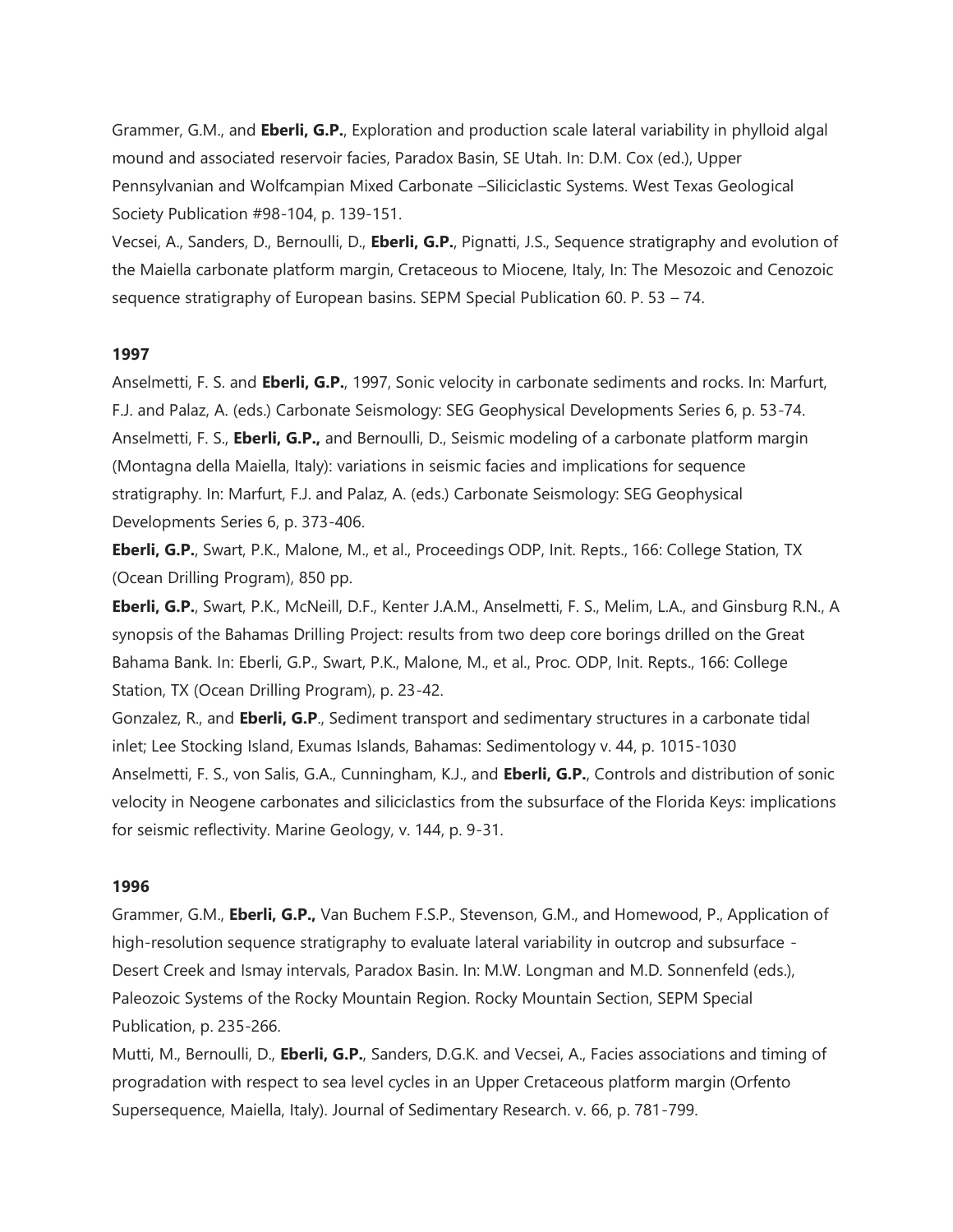Van Buchem, F.S.P., **Eberli, G.P.,** Whalen, M.T., Mountjoy, E., and Homewood, P., Basinal geochemical cycles and platform margin geometries in the upper Devonian carbonate system of western Canada. Bulletin de la Société Géologique France. v. 167/6, p. 19-33.

Van Buchem F.S.P., Razin, P., Homewood, P. W., Philip, J.M., **Eberli, G.P.**, Platel, J.-P., Roger, J., Eschard, R., Desaubliaux, G.M.J., Boisseau, T., Leduc, J.-P., Labourdette, R., and Cantaloube, S., High resolution sequence stratigraphy of the Natih Formation (Cenomanian/Turonian) in northern Oman: distribution of source rocks and reservoir facies. GeoArabia, v.1, p. 65-91.

# **1994**

**Eberli, G.P.**, Kendall, C.G.St., Moore P., Whittle, G.L. and Canon R., Testing a seismic interpretation of the Great Bahama Bank with a computer simulation. American Association of Petroleum Geologists Bulletin, v. 78/6, p. 981-1004.

### **1993**

**Eberli, G.P.**, Bernoulli, D., Sanders, D., Vecsei, A., From aggradation to progradation: the Maiella platform (Abruzzi, Italy). in Simo, J.T., Scott, R.W. and Masse, J.-P. (eds.), Cretaceous Carbonate Platforms. American Association of Petroleum Geologists Memoir 56, p. 213-232. Anselmetti, F. S. and **Eberli, G.P.**, Controls on sonic velocity in carbonate rocks. In: R.C. Liebermann (ed.) PAGEOH, Pure and Applied Geophysics, v. 141, No: 2/3, p. 287-323.

#### **1992**

Bernoulli, D., **Eberli, G.P.,** Pignatti, J.S., Sanders, D., and Vecsei, A., Sequence stratigraphy of the Montanga della Maiella. Societa Geologica Italiana. p.85 - 109.

#### **1991**

**Eberli, G.P**., 1991, Calcareous turbidites and their relationship to sea-level fluctuations and tectonism. in Einsele G., Ricken W., Seilacher A. (eds.), Cycles and events in stratigraphy. Springer Verlag. p. 340-359.

**Eberli, G.P.,** Growth and demise of isolated carbonate platforms: Bahamian controversies. in Müller et al. (eds.), Controversies in Modern Geology. Academic Press. p. 231 -248.

Ginsburg, R.N., Harris, P.M., Eberli, G.P. and Swart, P.K., The growth potential of a bypass margin, Great Bahama Bank. Journal of Sedimentary Geology, v. 61/6, p. 976-987.

# **1990**

Froitzheim, N. and **Eberli, G.P**., Extensional detachment faulting in the evolution of a Tethys passive continental margin (Eastern Alps, Switzerland). Geological Society of America Bulletin. v. 102, p. 1297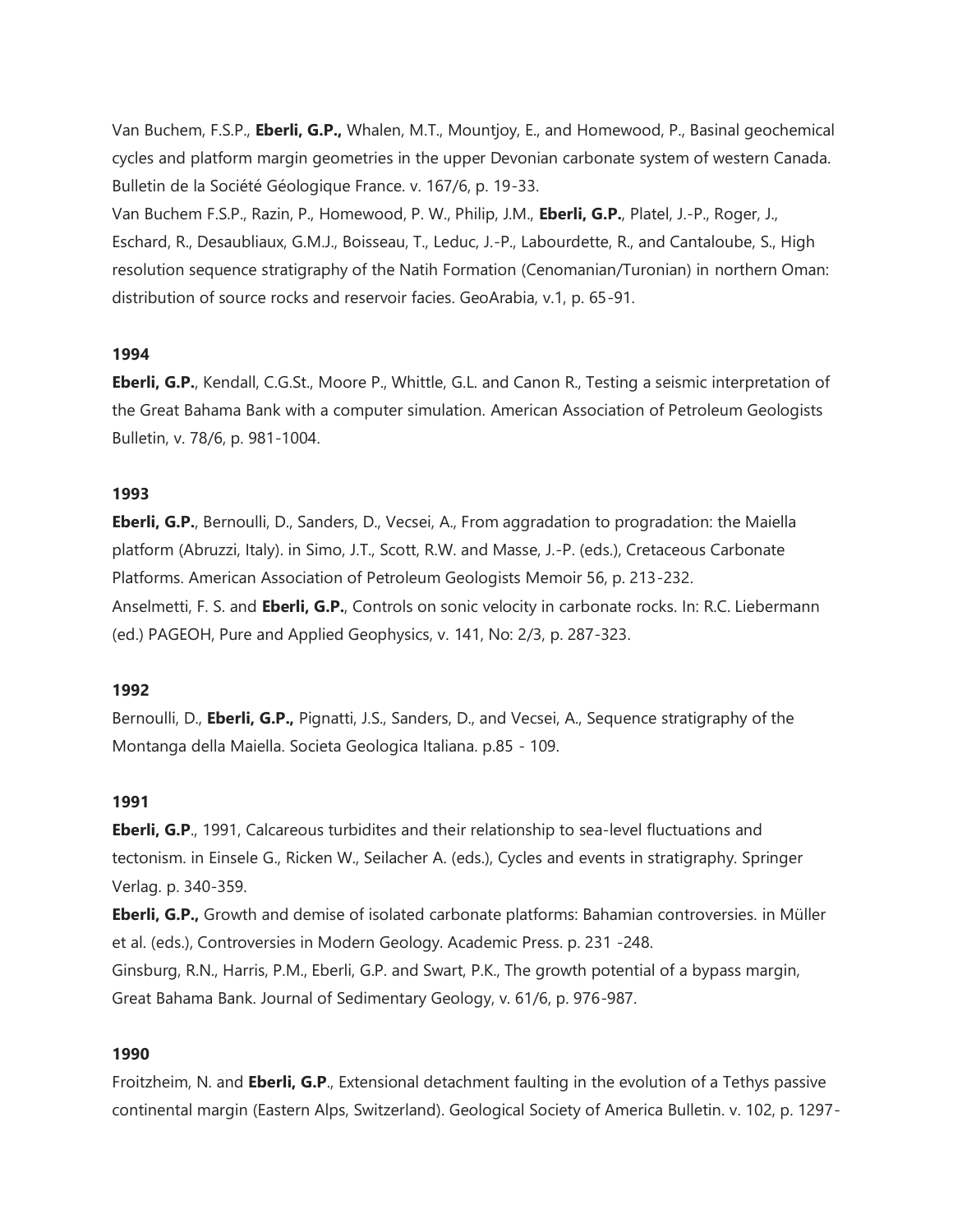1308.

#### **1989**

**Eberli, G.P.** and Ginsburg, R.N., Cenozoic progradation of NW Great Bahama Bank - A record of lateral platform growth and sea-level fluctuations. In: "Controls on Carbonate Platform and Basin Evolution", P.D. Crevello et al. (eds.), SEPM Special Publication 44, p. 339-355.

### **1988**

**Eberli, G.P.**, The evolution of the Southern continental margin of the Jurassic Tethys ocean as recorded in the Allgäu Formation of the Austroalpine nappes of Graubünden (Switzerland). Eclogae Geologicae Helvetiae, v. 81, p. 175-214.

**Eberli, G.P.** and Ginsburg, R.N. Aggrading and prograding infill of buried Cenozoic seaways, Northwestern Great Bahama Bank. In: A.W. Bally, ed., Atlas of Seismic Stratigraphy. American Association of Petroleum Geologists Studies in Geology Series # 27, vol. 2., p. 97-103.

**Eberli, G.P.,** Physical properties of carbonate turbidite sequences surrounding the Bahamas - Implications for slope stability and fluid movements. In: Austin, J.A.,Jr., Schlager, W., et al., Proceedings of the Ocean Drilling Program, Scientific results, v. 101. p. 305-326.

### **1987**

**Eberli, G.P.**, and Ginsburg, R.N., Segmentation and coalescence of platforms, Tertiary, NW Great Bahama Bank. Geology, v. 15, p. 75-79.

**Eberli, G.P.**, Carbonate turbidite sequences in rift-basins of the Jurassic Tethys Ocean (Eastern Alps, Switzerland). Sedimentology, v. 34, p. 363-388.

**Eberli, G.P.** and Ginsburg, R.N., Reply to Comment on "Segmentation and coalescence of platforms, Tertiary, NW Great Bahama Bank". Geology, v. 15, p. 1082.

McKenzie, J.A. and **Eberli, G.P.**, Indications for abrupt Holocene climatic change: Oxygen-isotope stratigraphy of cored sediments from Great Salt Lake, Utah. In: W.H. Berger & L.D. Labeyrie, (eds.), Abrupt Climatic Change. D. Reidel Publishing Company, Dordrecht, Boston, Lancaster, Tokyo, p. 127- 136.

# **1986**

Austin, J.A.,Jr., Schlager, W., Palmer, A., Comet, P.A., Droxler, A., **Eberli, G.P.**, Freeman-Lynde, R., Fulthrope, C.S., Harwood, G., Kuhn, G., Lavoie, D., Leckie, R.M., Mellilo, A.J., Moore, A., Mullins, H.T., Ravenne, C., Sager, W., Swart., P.K., Verbeek, J.W., Watkins, D.K., Williams, C., Proceedings of the Ocean Drilling Program, Part A - Initial Reports. Vol. 101, U.S. Government Printing Office,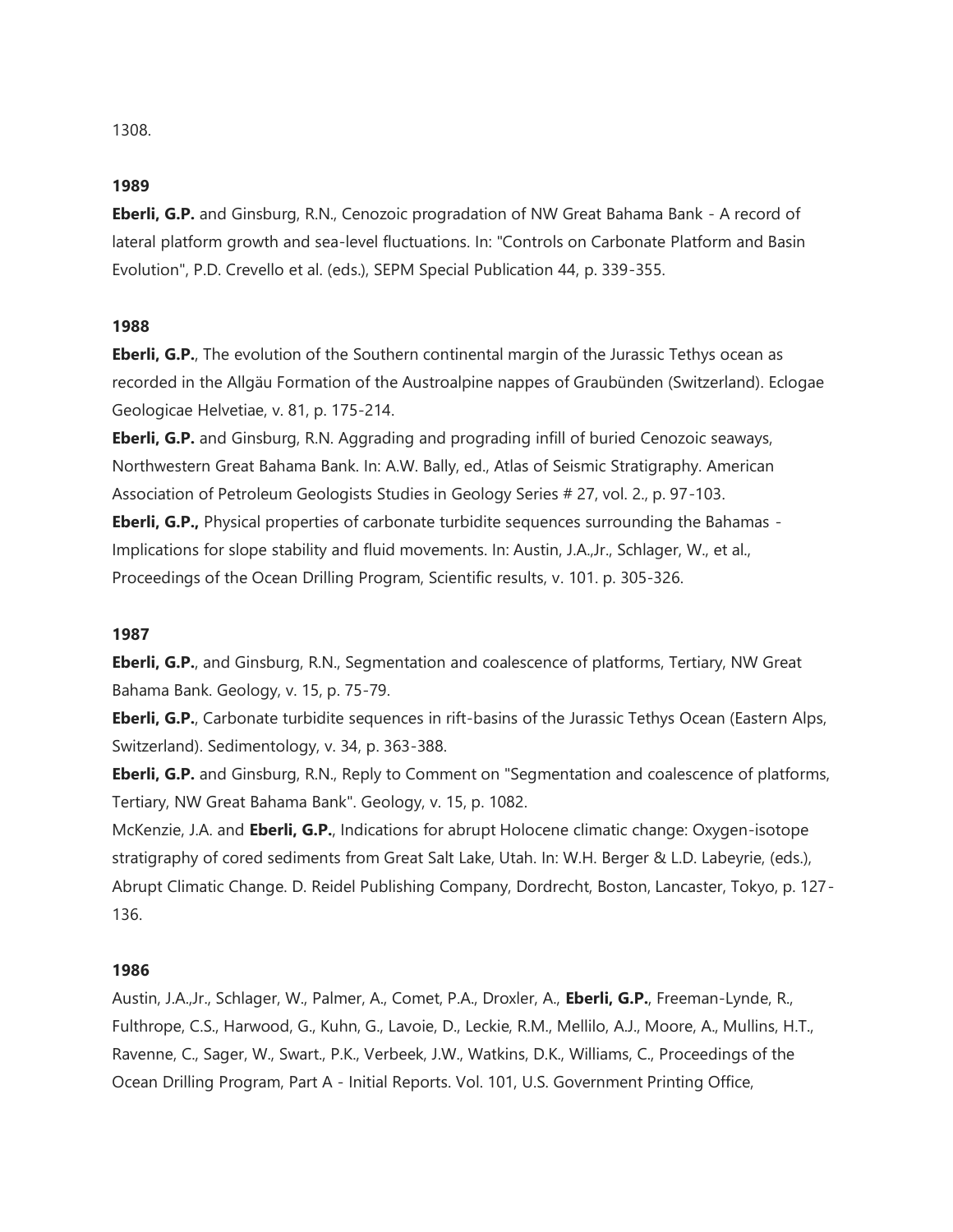McKenzie, J.A., and **Eberli, G.P**., Late Holocene lake-level fluctuations of Great Salt Lake (Utah) as deduced from oxygen-isotope and carbonate contents of cored sediments. In: P.A. Kay & H.F. Diaz, eds., Proceedings from Workshop on Problems of and Prospects for Predicting Great Salt Lake Levels. Center for Public Affairs and Administration, University of Utah, p. 25-39. Schlager, W. and Austin, J.A.,Jr., Comet, P.A., Droxler, A., **Eberli, G.P.**, Freeman-Lynde, R., Fulthrope, C.S. Harwood, G., Kuhn, G., Lavoie, D., Leckie, R.M., Mellilo, A.J., Moore, A., Mullins, H.T., Palmer, A., Ravenne, C., Sager, W., Swart, P.K., Verbeek, J.W., Watkins, D.K., Williams, C. The rise and fall of carbonate platforms in the Bahamas. Nature, v. 315, p. 632-633. Scientific Shipboard Party Leg 101 of the Ocean Drilling Program explores the Bahamas. Geotimes,

Nov. 85, p. 12-15.

### **1984**

**Eberli, G.P**. Water content and bulk density of ZÜBO sediments. In: K.J. Hsü & K. Kelts, eds., Quaternary Geology of Lake Zürich: An Interdisciplinary Investigation by Deep-Lake Drilling. Contribution to Sedimentology, Schweizerbart'sche Verlagsbuchhandlung, p. 115-124. Lister, G.S., Giovanoli, F., **Eberli, G.P.,** Finckh, P., Finger, W. He, Q., Heim, C., Hsü, K.J., Kelts, K., Peng, C., Sidler, C. and Zhao, X., Late Quaternary sediments in Lake Zürich, Switzerland. Environmental Geology, v. 5, p. 191-205.

#### **BOOKS EDITED**

#### **2010**

Westphal, H., Riegl, B., **Eberli G.P.**, (eds.) Carbonate Depositional Systems: Assessing Dimensions and Controlling Parameters – The Bahamas, Belize and Persian/Arabian Gulf. Springer Verlag, pp235.

### **2009**

Swart, P.K., **Eberli G.P.**, McKenzie J.A., (eds.) Perspectives in Carbonate Geology. Special Publication Int. Assoc. Sedimentology, v. 41, 387pp

#### **2004**

Grammer, G. M., Harris, P. M., and **Eberli, G. P.** (eds.), Integration of Outcrop and Modern Analogs in Reservoir Modeling. AAPG Memoir 80, 321pp.

**Eberli, G.P.**, Massaferro, J.L., and Sarg, J.F., (eds.), Seismic Imaging of Carbonate Reservoirs and Systems. AAPG Memoir 81, 287pp.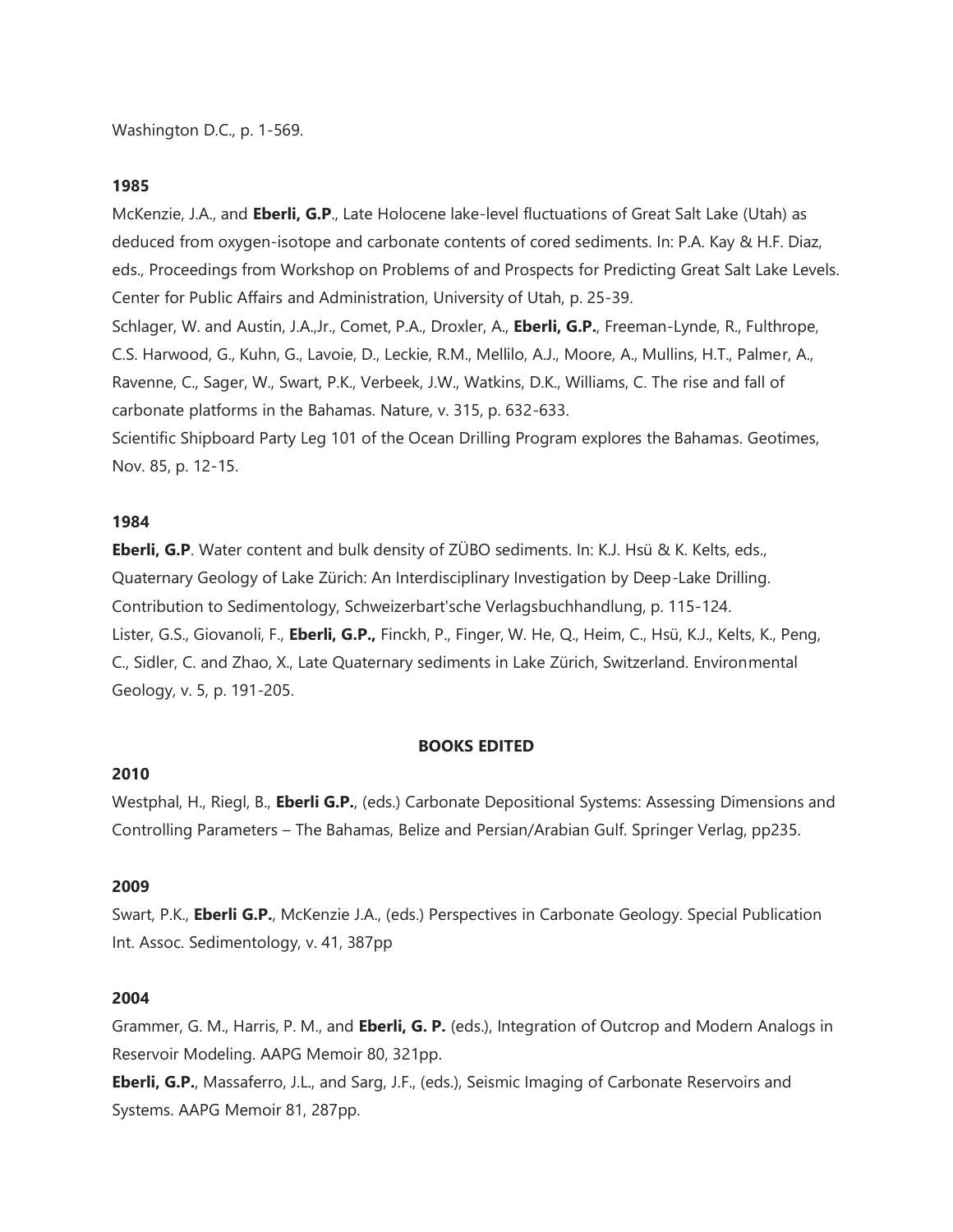Homewood, P.W. and **Eberli, G.P.** (eds.) Genetic Stratigraphy on the Exploration and Production Scales: Case Studies from the Pennsylvanian of the Paradox Basin and the Upper Devonian of Alberta . Bull. Centr Rech. Elf Explor. Prod. Memoir v. 24, 290pp.

Swart, P.K., Eberli, G.P., Malone, M.J., and Sarg, J.K., (Eds.), Proceedings of the Ocean Drilling Program, Scientific Results: 166: College Station, TX (Ocean Drilling Program)

# **1997**

**Eberli, G.P.**, Swart, P.K., Malone, M., et al., Proceedings ODP, Init. Repts., 166: College Station, TX (Ocean Drilling Program), 850 pp.

### **2016**

Betzler, C.G., **Eberli, G.P.**, Alvarez Zarikian, C.A., and the Expedition 359 Scientists, 2016. Expedition 359 Preliminary Report: Maldives Monsoon and Sea Level. International Ocean Discovery Program. [http://dx.doi.org/10.14379/iodp.pr.359.2016](http://www.rsmas.miami.edu/people/faculty-index/%E2%80%9Dhttp:/dx.doi.org/10.14379/iodp.pr.359.2016%E2%80%9D)

#### **2015**

Jackson, K. L., **G. P. Eberli,** K. Cantwell, and R. Avissar, 2015, Rapid Assessment of the Impact of Hurricane Irene on the Depositional Environments of the Bahamas, in Glumac, B., and Savarese, M., eds. Proceedings of the 16th Symposium on the Geology of the Bahamas and other Carbonate Regions, Gerace Research Centre, San Salvador, Bahamas, p. 254-262. Zeller, M., K. **Eberli, G.P.,** Weger, R.J., Giunta, D.L. and Massaferro, J.L., 2015. Seismic Expressions Of The Quintuco – Vaca Muerta System Based On Outcrop Facies And Geometry. IX Congreso de Exploración y Desarrollo de Hidrocarburos, Mendoza, Trabajos Technicos, Tomo II, p. 209 – 224.

### **2013**

Correa, T.B.S., Grasmueck, M., **Eberli, G.P**., Verwer, K., Purkis, S. J: Deep Acoustic Applications. In: Goodman, J. A. E., Purkis, S.J., Phinn, S. R. (eds.) Coral Reef Remote Sensing, Springer Netherlands, p. 253-282. doi.org/10.1007/978-90-481-9292-2\_10

C. Betzler, S. Lindhorst, T. Lüdmann, F. V. Borstel, M. Büld, E. Djamlan, **G. Eberli,** J. Eversheim, A. Jentzen, F. Keizer, J. Ludwig, J. Möbius, M. Paulat, S. Reiche, J. Reijmer, J. Reolid, L. Schiebel, I. Schutter, L. Ulferts, S. Winter, D. Wolf, M. Wunsch, H. Rentsch, A. Raeke (2014) CICARB - Cruise No. M95 – March 29 – April 25, 2013 – Kingston (Jamaica) – Pointe à Pitre (Guadeloupe). METEOR-Berichte, M95, 36 pp., DFG-Senatskommission für Ozeanographie, DOI:10.2312/cr\_m95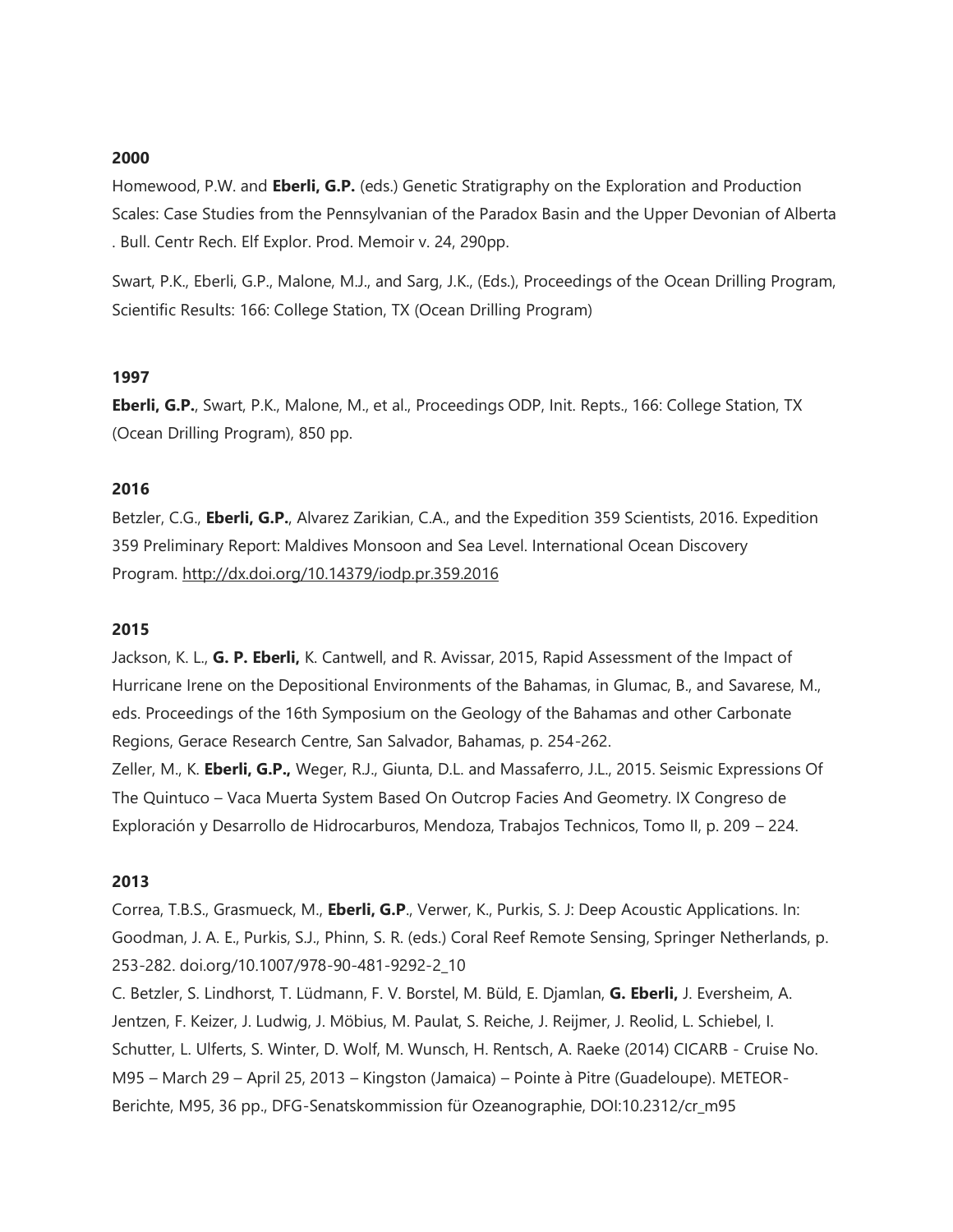Hebbeln D., Wienberg, C. Beuck, L., Dehning, K., Dullo, W.-C., **Eberli, G.P**. Freiwald, A., Glogowski, S. Garlichs, T., Jansen, F., Joseph, N., Klann, M., Matos, L., Nowald, N., Reyes, H., Ruhland, G., Taviani, M. Wilke, T., Wilsenack, M., Wintersteller P., 2012, Report and preliminary results of R/V Maria S. Merian cruise MSM20-4. WACOM – West Atlantic Cold Water Ecosystems: The West Side Story. Bridgetown –Freeport, 14 March – 7 April, 2012. Berichte, MARUM – Zentrum für Marine Umweltwissenschaften, Fachbereich Geowissenschaften, Universität Bremen, No. 290, pp. 120, ISSN 0931-0800. Van Ee, N. J., Cooper, K.E., Kaufman, D.S., **Eberli, G.P**., Evaluation of Amino Acid Racemization Variability in Quaternary Corals. Proceedings of the 12th International Coral Reef Symposium, Cairns, Australia, 9-13 July 2012, p. 1-5.

### **2010**

Bergman, K.L., Westphal, H., Janson, X., Poiriez, A., and **Eberli, G.P.**, Controlling parameters on facies geometries of the Bahamas, an isolatd carbonate platform environment. In: Westphal, H., Riegl, B., Eberli G.P., (eds.) Carbonate Depositional Systems: Assessing Dimensions and Controlling Parameters – The Bahamas, Belize and Persian/Arabian Gulf. Springer Verlag, p. 5-80.

McNeill, D.F., Janson, X., Bergman, K.L. and **Eberli G.P.**, Belize: a modern example of mixed carbonate-siliciclastic shelf. In: Westphal, H., Riegl, B., Eberli G.P., (eds.) Carbonate Depositional Systems: Assessing Dimensions and Controlling Parameters – The Bahamas, Belize and Persian/Arabian Gulf. Springer Verlag, p. 81-143.

**Eberli G.P.**, and Westphal, H. Summary: The depositional systems of the Bahamas, Belize Lagoon and the Gulf compared. In: Westphal, H., Riegl, B., Eberli G.P., (eds.) Carbonate Depositional Systems: Assessing Dimensions and Controlling Parameters – The Bahamas, Belize and Persian/Arabian Gulf. Springer Verlag, p. 215-229.

#### **2008**

Knackstedt, M., Sok, R.M., Sheppard, A., Latham, S., Madadi, M., Arns, C., Baechle, G., and **Eberli G.P.**, 2008. Probing Pore Systems in Carbonates: Correlations to Petrophysical Properties. SPWLA 49th Annual Logging Symposium Edinburgh, Scotland, Extended Abstract p. 1-17.

### **2007**

M. Grasmueck, **Eberli, G.P.** Correa, T.B.S., Viggiano, D.A. , Luo, J., Reed, J.K., Wright, A.E. and Pomponi, S.A. (2007) AUV-Based Environmental Characterization of Deep-Water Coral Mounds in the Straits of Florida. OTC 18510, Houston, p. 1-11.

#### **2006**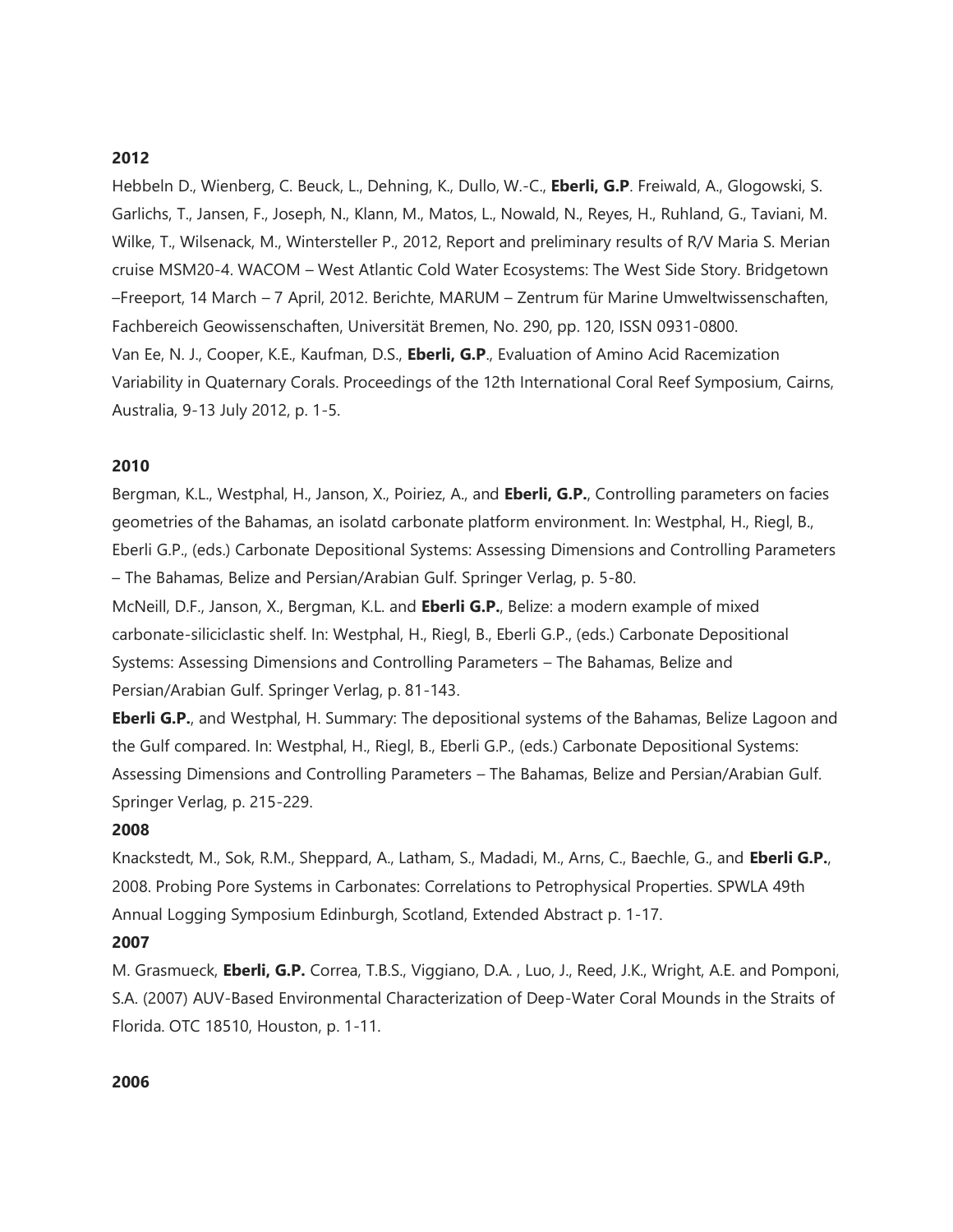Cruz, F. E. G., **Eberli, G. P**., and Byrnes, A. P., Petrophysical heterogeneity of a Pleistocene oolitic shoal: lessons for ancient reservoirs. in Slatt, R. M., Rosen, N. C., Bowman, M., Castagna, J., Good, T., Loucks, R., Latimer, R., Scheihing, M., and Smith, R., (eds.), 26th Annual GCSSEPM Foundation Bob F. Perkins Research Conference, Houston TX, CD-ROM.

### **2004**

**Eberli, G.P.**, Massaferro, J.L., Sarg, J.F., Introduction - Seismic Images of Carbonate Reservoirs and Systems. In Eberli, G.P., Massaferro, J.L., Sarg, J.F. (eds.) Seismic Imaging of Carbonate Reservoirs and Systems, AAPG Memoir 81, p. 1-9.

**Eberli, G.P.**, Baechle, G.T., Weger, R, Shuaiba RQ and Acoustic Properties Model. Phase 1 Report, Petroleum Development of Oman, pp. 80.

### **2002**

Massaferro, J.L., Anselmetti, F.S., **Eberli, G.P.**, Baechle, G., Bracco Gartner, G. and Sun, Y.-F., Effects of Pore Types on Velocity and Permeability in Carbonates. EP Newsletter Nov 2002, Special Publication "Petrophysics". p.37-39.

#### **2001**

Grammer, G.M., Harris, P.M., and **Eberli, G.P.,** Carbonate platforms: Exploration – and productionscale insight from modern analogs in the Bahamas. Leading Edge, v. 20/3, p. 252-261

### **2000**

Grammer, G.M., and **Eberli, G.P**., Exploration and production scale lateral variability in phylloid-algalmound and associated reservoir facies, Paradox Basin, southeastern Utah. Oklahoma Geological Survey, Circular 101, p. 259-268.

#### **1999**

**Eberli, G.P**., Westphal, H., Bergman, K.L., Janson, X., Poiriez, A., Assessing dimensions and controlling parameters in carbonate depositional systems. Research Report for S.I.E.P. – R.T.S., pp. 204.

### **1998**

**Eberli, G.P.**, Grammer, G.M., and Harris, P.M., Sequence Stratigraphy and Reservoir Distribution in a Modern Carbonate Platform. American Association of Petroleum Geologists Core Workshop and Field Seminar, Guidebook, pp. 238.

**Eberli, G.P**., Seismic facies and sequence analysis of carbonate depositional systems. Short Course Notes prepared for Texaco Inc. pp175.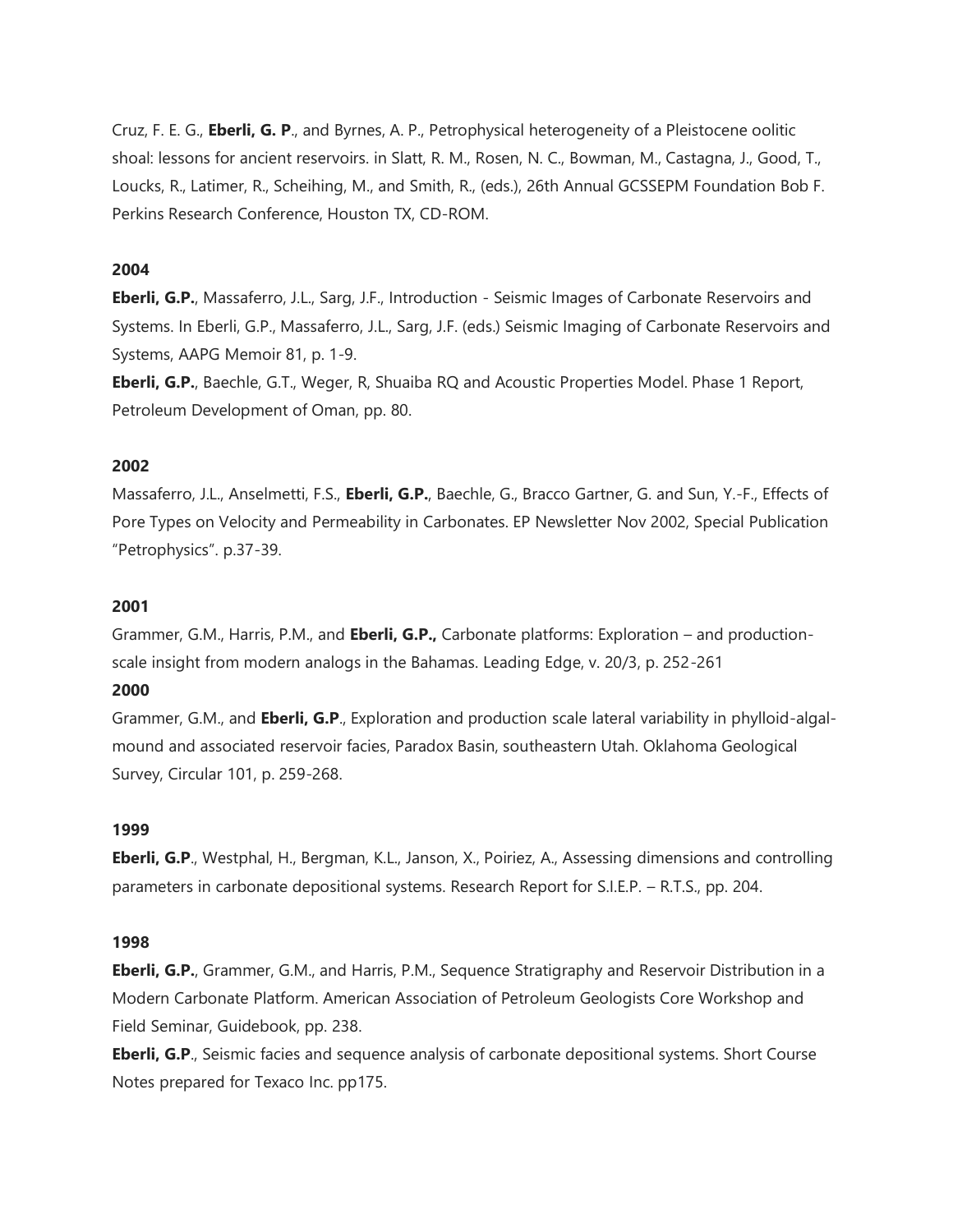**Eberli, G.P.**, Anselmetti, F. S., Melim, L.A., Kenter, J.A.M., Facies, diagenesis and petrophysics of a prograding carbonate platform margin, Neogene, Great Bahama Bank. Core Conference, CSPG-SEPM Joint Convention, p. 471-490.

**Eberli, G.P.** and Flavio S. Anselmetti, New Insights into the Petrophysics, Diagenesis and Seismic Stratigraphy in Prograding Carbonates – Results from the Bahamas Transect. Short Course Notes prepared for Chevron (ITGCO).

#### **1996**

Bernoulli, D., Anselmetti, F. S., **Eberli, G.P.**, Mutti, M., Pignatti, J.S., Sanders, D.G.K., and Vecsei, A., Montangna della Maiella: the sedimentary and sequential evolution of a Bahamian-type carbonate platform of the South-Tethyan continental margin. Memoria Societa Geologica Italiana, v. 51, p. 7-12. McNeill, D.F., Cunningham, K.J., Guertin, L.A., Melim, L.A., Warzeski, E.R., Anselmetti, F.S., Ginsburg, R.N., **Eberli, G.P.,** and Swart, P.K. Data report: Tertiary-Quaternary cores from the Florida Keys and Everglades.Miami Geological Society, 98 p.

#### **1995**

**Eberli, G.P.**, Anselmetti, F.S. and Swart, P.K., Safety Package for Leg 166: The Bahamas Transect: Neogene/Quaternary sea-level fluctuations and fluid flow in a carbonate platform, pp.102. **Eberli, G.P**. and P. Homewood, Project Summary: Mixed Carbonate/Siliciclastic System Project Miette and Ancient Wall Buildups (Devonian), Alberta Basin, Canada, and Paradox Basin (Pennsylvanian), Utah, USA. Report to Elf Aquitaine, pp. 70.

G.M. Grammer and **Eberli, G.P**., Application of high resolution sequence stratigraphy in developing an exploration and production strategy for a mixed carbonate/siliciclastic system (Carboniferous),

Paradox Basin, U.S.A. Report to Elf Aquitaine, pp. 70.

Whalen, M.T. and **Eberli, G.P.**, Sedimentology, sequence stratigraphy, and platform-to-basin correlation of the Upper Devonian Miette and Ancient Wall build-ups: Rocky Mountains, Alberta, Canada. Report to Elf Aquitaine, pp.104.

#### **1994**

Van Buchem, F.S.P., **Eberli, G.P.**, Whalen M.T., Mountjoy E.W., Homewood P., High Resolution sequence stratigraphy of the Upper Devonian of Alberta, Canada, Progress Report printed at "T.F.P." Paris, pp. 40.

#### **1992**